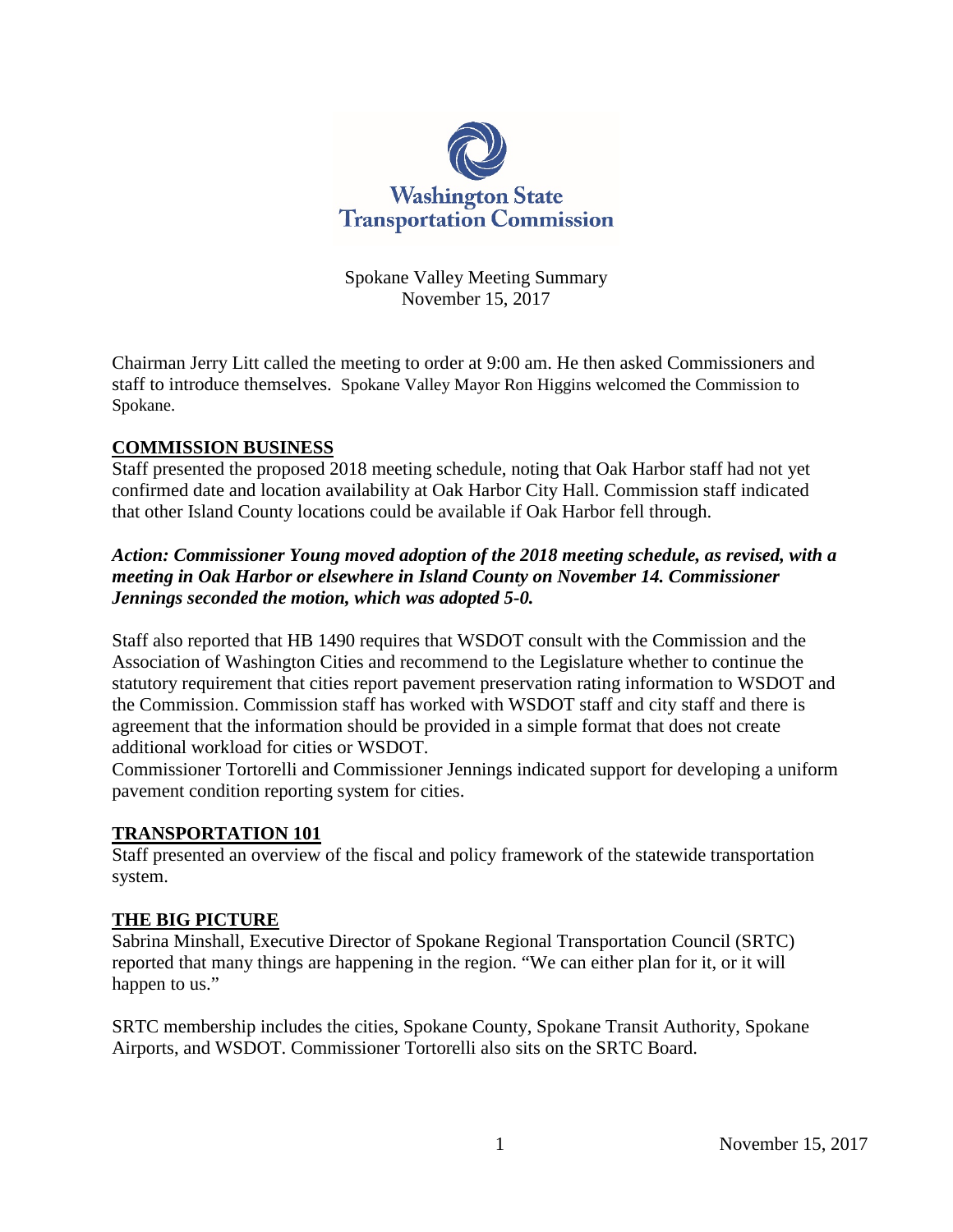Statewide, there are 12 federally designated Metropolitan Planning Organizations, 14 stateauthorized Regional Transportation Planning Organizations, and Transportation Management Areas (TMAs) for populations over 200,000.

Ms. Minshall reported on the guiding principles for Horizon 2040, the SRTC long-range transportation plan: economic vitality; stewardship; safety and security; quality of life; choice and mobility; system operations, maintenance and preservation; and cooperation and leadership. She noted that they are nearly the same as the transportation planning goals in state statute.

Spokane County has a population of 488,310. Average travel time to work is 21 minutes, compared to 26 minutes nationally and 28 minutes in King County.

Challenges:

- pavement preservation and maintenance
- spend a dollar today to save \$6 later
- Seven of the state's top 50 high priority grade crossings, with five of those in Spokane Valley
- Fatal and serious crashes; 35% in the region involve non-motorists

Successes:

- Don't need a car when you are downtown
- New Park and Rides/new connections to downtown Spokane
- Central City Line will change the face of transportation and economic growth downtown

# **CITY OF SPOKANE VALLEY TRANSPORTATION CHALLENGES AND SUCCESSES**

John Hohman, Deputy City Manager, and Mike Basinger, Economic Development Manager, briefed the Commission on transportation in the City of Spokane Valley. The City's Vision Statement:

*A community of opportunity where individuals and families can grow and play and businesses will flourish and prosper.*

Spokane Valley's population is 96,480; the 10th largest city in state. Its' main industries are retail trade,

health care, and manufacturing. A net importer of jobs, Spokane Valley coordinates, planning, transportation, and economic development through a unified city department. Spokane valley's pavement preservation rating is PCI 70.

When the city incorporated, there were few sidewalks. There is now a large walkable network and an extensive bike route network with plans to expand sidewalks and bike routes. By 2020, the Appleway Trail will run from city hall to Liberty Lake.

Spokane Valley has identified available trips to streamline development in four SEPA Infill exemption areas and has developed a Planned Action Ordinance for the Northeast Industrial Area. The City has 26 rail crossings within the city limits. Train traffic frequently adds up to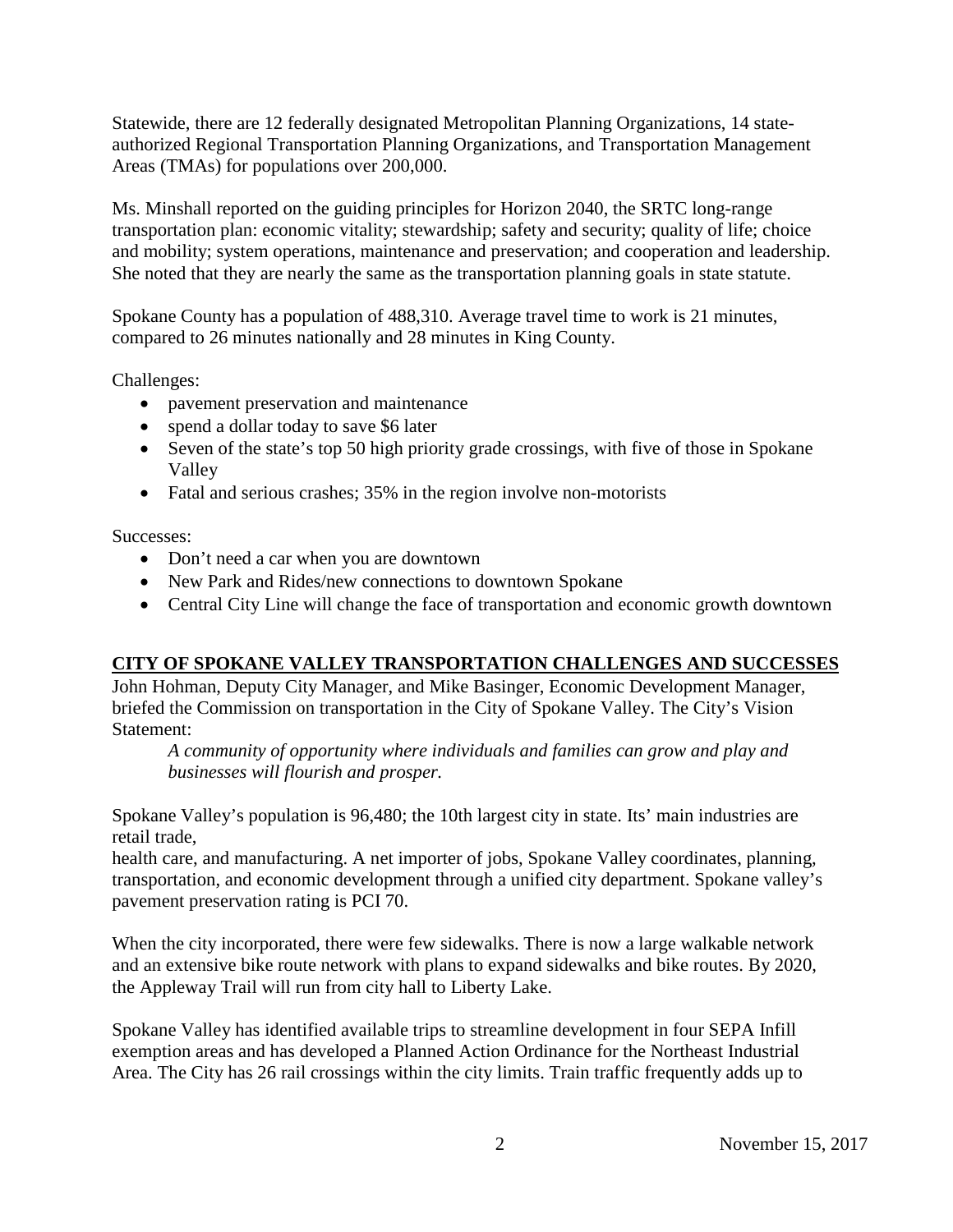three hours of gate downtime per day on BNSF mainline. The priority grade crossings to eliminate:

- Barker Road \$19 million project cost, over 2/3 funding secured.
- Pines Rd.

Brandon Blakenagel, Senior Engineer, City of Spokane, reported that Spokane is continuing to coordinate stormwater and road improvements. Spokane has been using chip seals in the city to extend life of streets. The past winter was the wettest on record resulting in a lot of freeze-thaw impacts on streets and roads. Spokane injected an extra \$1 million into the street budget to address potholes and heaves.

Mr. Blakenagel also noted the many grade crossings in the City of Spokane and added that working with railroads takes time. Delays are real and must be acknowledged. For the University Gateway Bridge project, the City set aside two years for acquisition of air rights, and agreements with the railroad.

Andrew Staples, City Engineer, and Katie Allen, City Administrator, talked about transportation in the City of Liberty Lake. A planned community, Liberty Lake's population is now 10,000, and will be 25,000 at full build out. The city has 8,000 people coming into the city to work in the morning. Currently there is one interchange, with 32,000 vehicles entering largely in peak times, and only one crossing over I-90. The city wants redundancy in its infrastructure but it doesn't want to overbuild.

About 90% of homeowners live in HOAs. A Transportation Benefit District (TBD) in Liberty Lake has generated revenue to build trails. The city plows its trails so people can use them yearround.

# **SMALL CITIES TRANSPORTATION CHALLENGES AND SUCCESSES**

Mike Ulrich, Senior Transportation Planner, Spokane Regional Transportation Council, stressed the importance of access to TIB grants and resources for small cities. TIB is a primary source of funding (design, engineering, construction) for small city projects. He introduced:

- Roger Krieger, Community Service Director, City of Deer Park. With a 4,100 population and two state routes, including Main Street, Deer Park has a current budget of \$724,000 for maintenance and \$300,000 for preservation (from utility tax). TIB funding is essential and helped Deer Park change a 4-way stop intersection to a roundabout.
- Tom Richardson, City Planner, City of Millwood. It's population is 1,790 and the city has 12 miles of paved streets and 3.2 miles of sidewalks. It has invested \$1.4 million for the Millwood Interurban trail, in construction in 2018-19.

# **SPOKANE COUNTY TRANSPORTATION CHALLENGES AND SUCCESSES**

Matt Zarecor, Assistant County Engineer, Spokane County, talked about the county's challenges and successes in expanding the Bigelow Gulch corridor, a project to improve east-west freight movement and safety and mobility. The county has separated the project into several phases and is completing it over many years.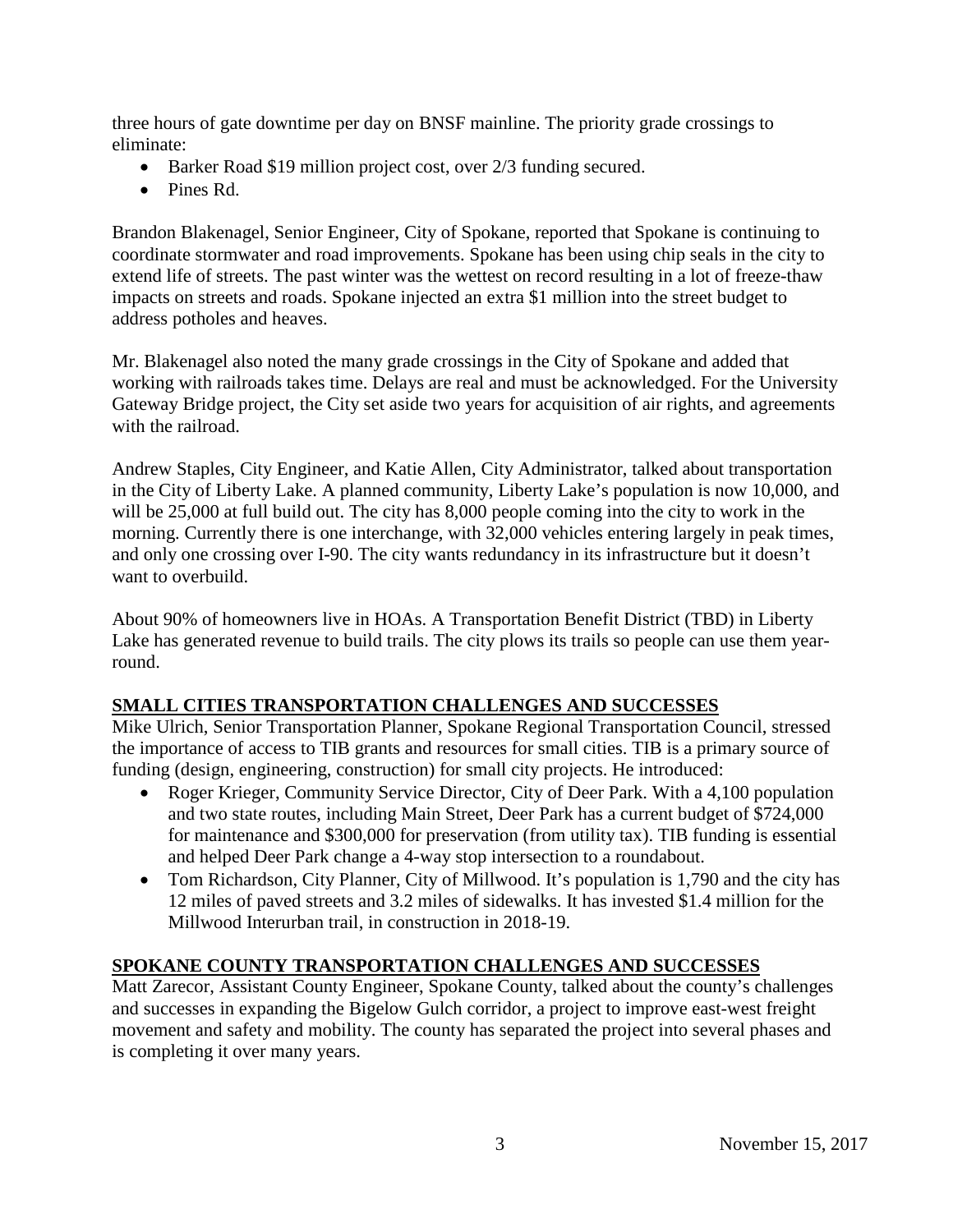# **PUBLIC TRANSPORTATION CHALLENGES AND SUCCESSES**

Rob Eaton, Director, Government Affairs - West, Amtrak talked about the state's two interstate long-distance trains:

- Empire Builder, service from Chicago to Seattle/Portland.
- Coast Starlight

Amtrak Cascades is a state supported corridor, with current ridership over 800,000 annually.

Starting December 18, Amtrak Cascades will add two additional round trips. The long-range plan is for 13 roundtrips daily. When state rail plan is built out, the Holgate crossing would be closed 12 hours/day.

Amtrak in Washington State supports 1,740 jobs and \$84,428,000 in earnings. Nearly half the ridership are tourists who generate \$4.5 million in tourist spending. A rider survey reveals that if Amtrak were unavailable, 47% of riders would drive. He noted that

Mr. Eaton praised the state rail plan as a key asset. He noted that in addition to the two additional roundtrips on Cascades, ridership is rebounding, and there are two new Amtrak stations in Stanwood and Leavenworth and a request from Ritzville for a station.

He recognized the interest in new Eastern Washington service on two fronts and characterized additional east-west service as both a challenge and opportunity:

- o Stampede Pass service to Ellensburg, Yakima, Tri-Cities
- o Daylight service between Seattle and Spokane

Challenges:

- Current fiscal environment
- PRIIA section 209 requires state to pay operating costs on routes under 750 miles Opportunities:
	- State rail plan
	- Federal grant programs
	- Population and demographics
	- Type of passenger rail service
	- Leverage and increase multimodal connections to intercity rail
	- Improve productive travel
	- Develop an integrated/layered passenger rail system

Mr. Eaton recommended the state first, increase access to what you have already and then examine growth opportunities, beginning with ridership studies. He offered to help with a workshop to further develop options.

Brandon Rapez-Betty, Customer and Community Relations Manager, Spokane Transit Authority (STA), emphasized that STA listens and responds to community needs. It is focused on mobilizing people and driving the local economy.

STA resources and facts include:

• 134 fixed route buses on 36 routes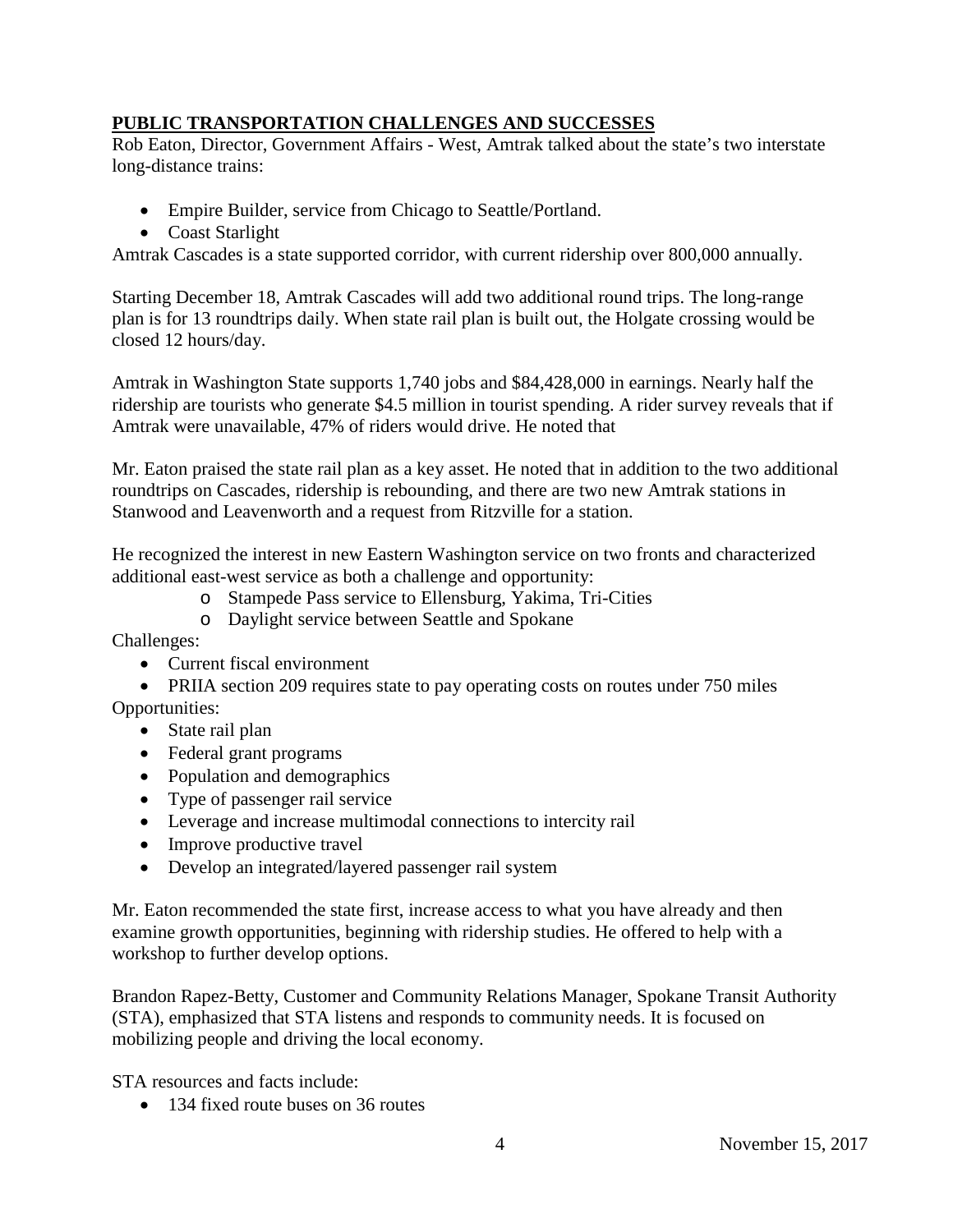- 108 paratransit vehicles, 50% in-house and 50% contracted
- Vanpools over 104% cost recovery
- Lowest demand-response (paratransit) per ride cost in the state at \$27.32 per ride
- Second highest passengers per revenue hour
- Farebox recovery is 20%. Expects to be 22% after July 1, 2018 increase. To mitigate that impact, there is a seven-day pass (in addition to a monthly pass).

New investment priorities at STA include increased frequency and connections, new routes, extended service and late night service, and new transit facilities and vehicles.

# **TRIBAL TRANSPORTATION CHALLENGES AND SUCCESSES**

Mike Tedesco reported that the Spokane Tribe has excellent relations with the SRTC and NorthEast Washington RTPO. He reported that SRTC helped to facilitate relations with STA to enable roundtrip bus service between Spokane and Wellpinit.

Mr. Tedesco stressed that partnerships with tribes make sense. Federally recognized tribes have economic development advantages that state and cities don't have. He suggested that the state leverage tools at its disposal with the 29 federally recognized tribes in the state.

# **FREIGHT RAIL CHALLENGES AND OPPORTUNITIES**

Johan Hellman, Executive Director, State Government Affairs PNW Region, BNSF Railroad talked about Spokane's long railroad history. While rail traffic continues to be a major factor in the economy and in transportation patterns, multiple global and national factors impact railroad business models.

| <b>BNSF</b> Volume (millions)             |     | 2016 systemwide carloads<br>vs. 2015 |  |
|-------------------------------------------|-----|--------------------------------------|--|
| • Consumer products                       | 5.2 | $+1.1\%$                             |  |
| Coal                                      | 1.8 | $-20.9%$                             |  |
| • Industrial products<br>(inc. petroleum) | 1.8 | $-7.6\%$                             |  |
| Agricultural                              | 10  | $+69%$                               |  |

The state's marine cargo forecast does not anticipate significant increase or decrease in commodities, unless new port facilities open.

Positive train control: predictive, advance train control safety technology. Allows for remote ability to slow or stop trains.

Mr. Hellman noted that grade crossing collisions are down by 35% since 2000. Grade crossing regulations are site-specific and land use matters. BNSF is federally required to provide 5% of the solution for closure of a grade crossing. Typically an overpass or underpass costs \$30-\$50 million. Although the 5% sounds small, it helps politically in getting grants and it also brings in engineering horsepower from the railroad. The railroad also is interested in closing crossings; it wants to channel surface traffic through the new crossing.

# Economic Development and Transportation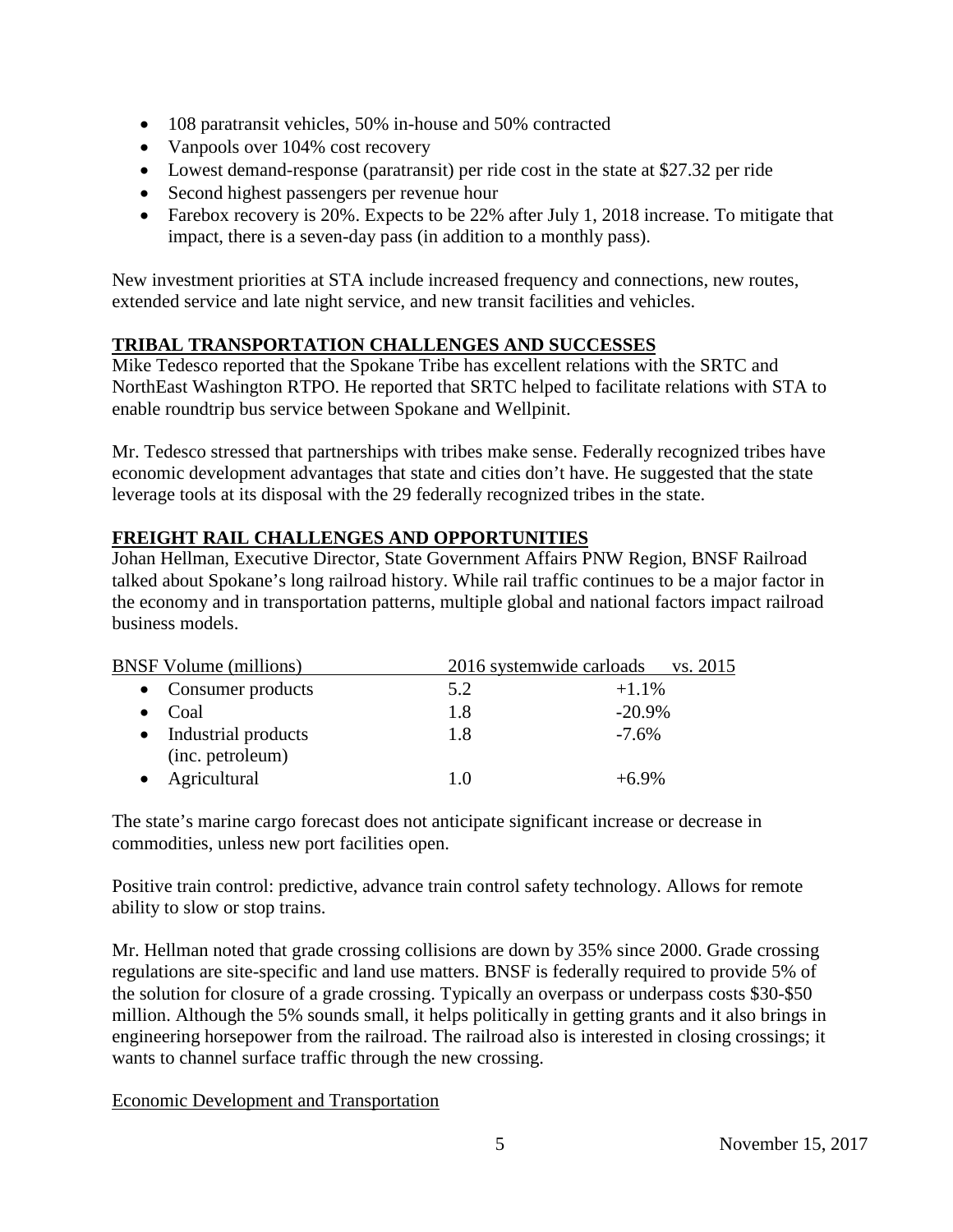Larry Krauter, CEO, Spokane Airports, reported that Spokane Airports receives no local tax money. Of its \$75 million budget, only about 30% of the revenue comes from airlines. Other sources include rental cars and leases.

Spokane International Airport (GEG) had 10% passenger growth in 2017 and added five new destinations:

- Chicago O'Hare
- SF
- Sacramento
- DFW

• San Diego (summer only) San Jose (starting April 30, 2018)

In April 2018, Frontier is returning to Spokane.

Spokane continues to exceed all comparison markets on seats per capita and it has the lowest average airfare. Alaska's market share in Spokane has dropped from 40% to 37%. Due to the pilot shortage impacting Horizon, Alaska has had to cancel about 7% of Horizon flights and use larger jets and SkyWest.

GEG has organized ground transportation service:

- Transportation Network Companies Uber and Lyft provide 11,000 trips/month
- 31 Cab Companies with over 130 cabs licensed to serve the Airport provide 5,000 trips/month
- All major downtown hotel shuttles serve the Airport

Spokane International received \$2 million grant to extend a railroad spur to the airport. It supports the first county/city PDA in the state to develop the West Plains airport area. It anticipates air cargo opportunities to ship from Spokane and other places, instead of Sea-Tac (such as cherries).

Cheryl Kilday, President and CEO of Visit Spokane, emphasized that the power of travel is significant. Spokane received nearly a billion dollars in 2016 from direct tourist spending and \$70 million in tax revenue. She asked the state to improve signage to and from I-90. She also indicated that the state is not always looking at tourism opportunities. The Port of Seattle has seen a huge increase in international travel; how can eastern Washington see the impacts of the added visitor traffic.

Cheryl Stewart, representing GSI's Transportation Policy Committee, emphasized the need for a long-term maintenance solution.

Ms. Stewart also spoke about development of The Yard, a large industrial park, adjacent to the North Spokane Corridor. Is LIFT an option to flesh it out and pave the roads within it?

Ms. Stewart also said that workforce development is important:

• 79% of WA employers reported having trouble filling craft positions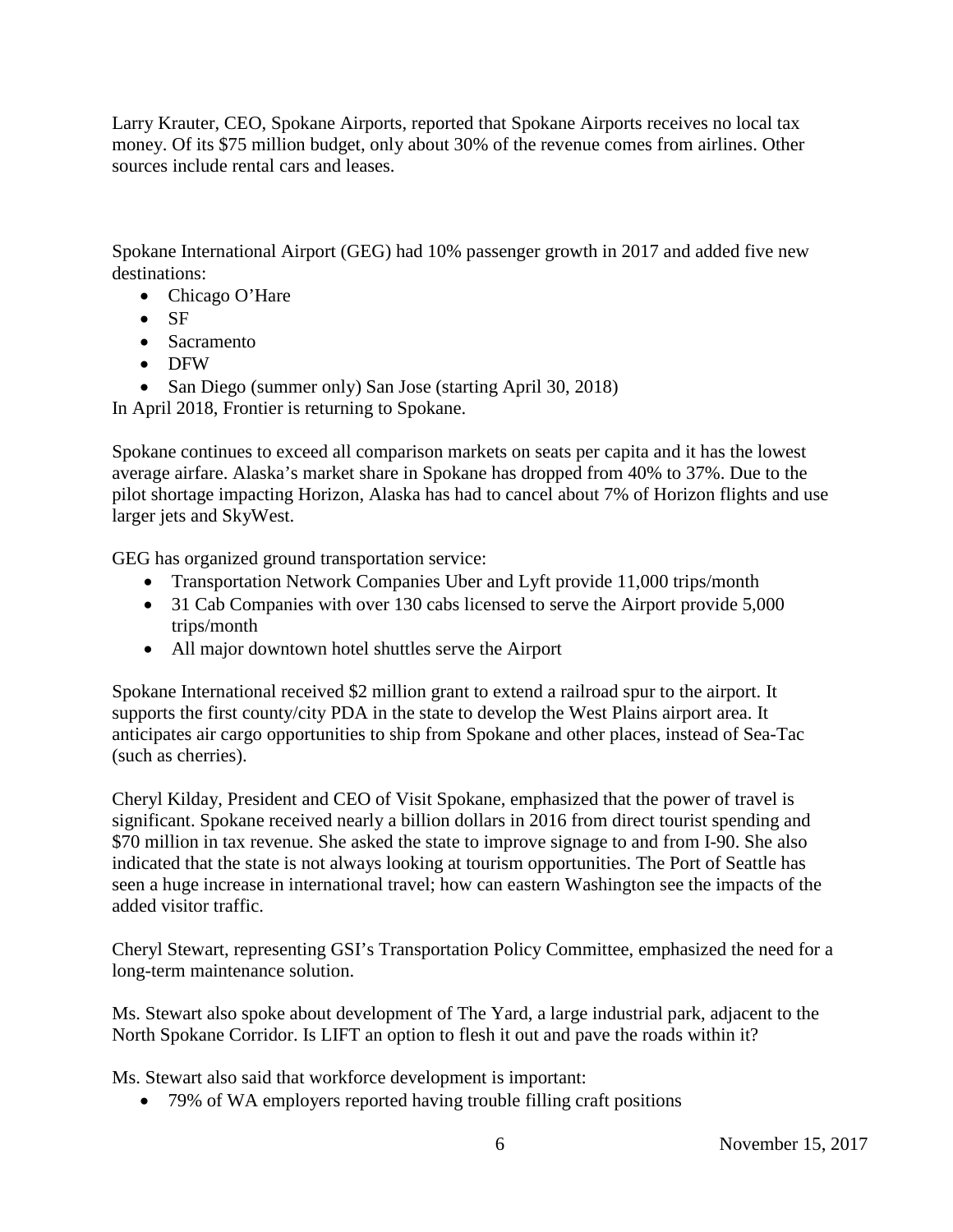• For every 5 people leaving the industry, only one is entering

# **NAMING SR 27 TO HONOR SAM STRAHAN**

Brad Miller reported that Freeman and Spokane were forever changed on September 13, 2017 when Sam Strahan stepped toward the danger, instead of away from the danger, giving us a hero to celebrate.

In late September, Brad Miller began a petition – which now has over 7500 signatures—to name SR 27 in his honor.

Ami Strahan, Sam's mom, shared a photo of Sam with the Commission, and talked about him. He loved Freeman and Freeman High School.

"He was an ordinary kid who did an extraordinary thing."

Chairman Litt read Resolution 734 naming a portion of SR 27 the "Sam Strahan Memorial Highway."

### *Action: Commissioner Tortorelli moved the Commission adopt Resolution 734. Commissioner Jennings seconded the motion, which was adopted by a 5 – 0 vote.*

# **MOBILITY AND HEALTHY COMMUNITIES**

Heleen Dewey, Health Program Specialist, Spokane Regional Health District talked about health and transportation. What is health?

# *"a state of complete physical, mental and social well-being and not merely the absence of disease or infirmity"*

# **-World Health Organization**

In Spokane County, bicycle and pedestrian plans have been adopted by the City of Spokane Valley, the City of Spokane, and SRTC. Spokane Valley inventoried the entire city for walking and bicycling. The health district has done health impact assessments on the Spokane Downtown, University District Gateway Bridge, and the Division Street Gateway. There are Safe Routes to School programs in seven schools and every school in the county has received an OSPI grant for safe walking and biking. Kids who participate in walking school bus have better attendance.

*Walk, Bike, Bus* is an individualized marketing program to increase active transportation. The City of Millwood had 429 participants:

- Walking trips increased from 1.54/week to 2.67/week
- Biking and busing also increased
- Almost 90% of participants met their goal

# **WSDOT TRANSPORTATION CHALLENGES AND SUCCESSES**

Mike Gribner, Eastern Region Administrator, focused his comments on the NSC. It is now fully funded with an additional \$879 million through Connecting Washington. Construction begins in 2019 with completion in the 2027 – 29 biennium.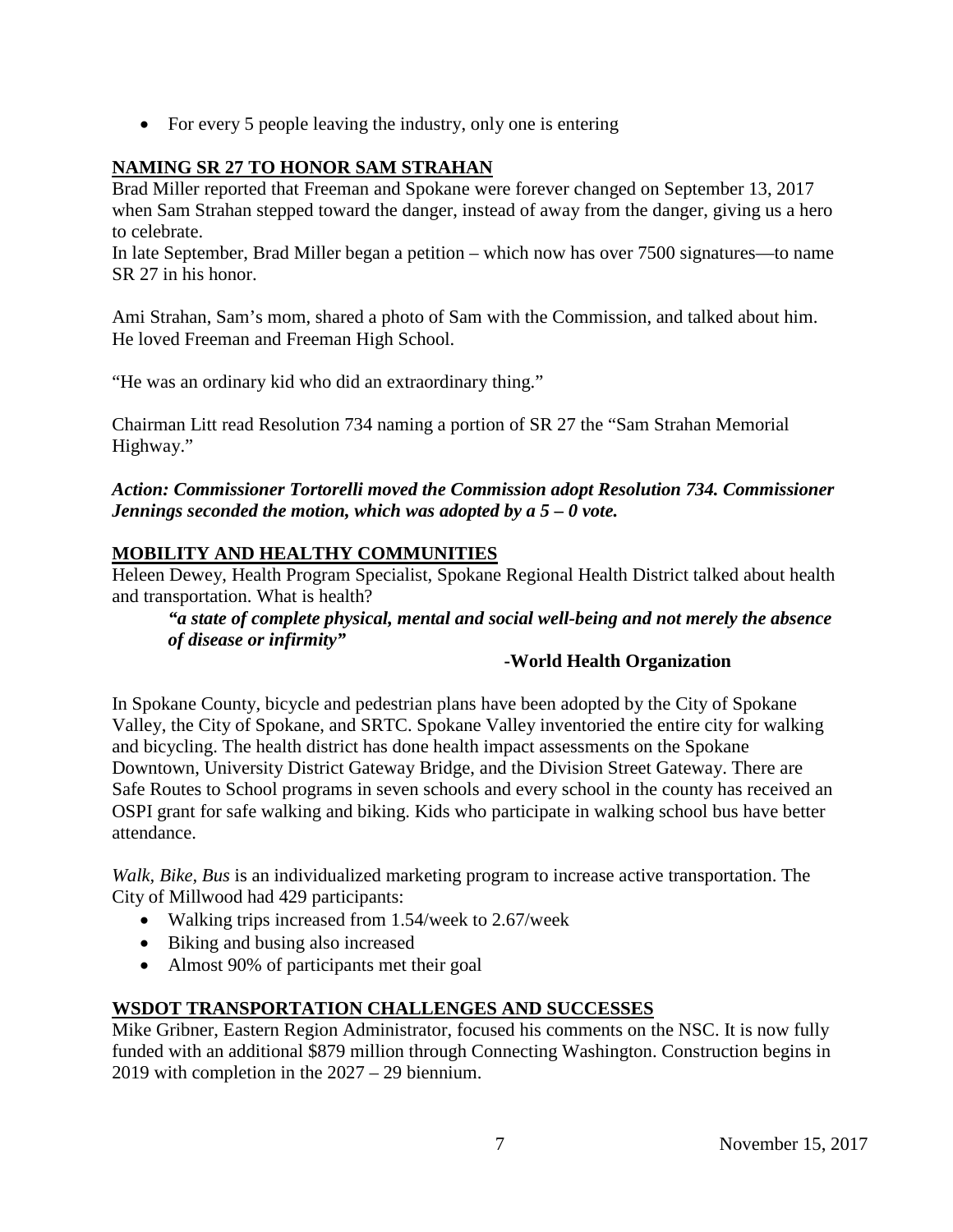The Black Tank contamination in the NSC pathway is legacy of Northern Pacific rail operations. BNSF and Husky Energy/Marathon Oil are the "Responsible Parties." A 1999 Department of Ecology review indicated soil removal and site cap as a viable solution, but a 2012 BNSF/Marathon study revealed indicated "substantial soil contamination" with a Bunker C Oil plume 170 feet deep penetrating drinking water aquifer. WSDOT's settlement will require cleanup and allow NSC completion to continue.

Remaining NSC milestones:

- Spokane River to Freya Construction: 2019 -2025
- Spokane River Bridge Construction: 2021 -2025
- Sprague Avenue to Spokane River Construction: 2021 -2027
- I-90 to Sprague Construction: 2023 -2029
- All sections open to traffic: No later than June 30, 2029

# **LOOKING AHEAD**

Tom Trulove, Chair of SRTC, reported that SRTC has made great strides. When he joined it as Mayor of Cheney, it was out of compliance on almost everything. Now it is in compliance on everything, and with Sabrina Minshall, it is poised to be a leader in transportation statewide.

- The region is growing. The projection is 600,000 population by 2040, and 250,000 jobs.
- Urban densification
- New issues
	- o Emerging technology. Truck platoons, drones,
	- o Social media and transportation

Kootenai County is interested in transit connections, but it is working to get its own transit operations underway. A large number of license plates at the Liberty Lake Park and Ride are Idaho plates.

Why are cities integrating land use, transportation, economic development, water quality?

- Out of necessity.
- City of Spokane is committed to fiscal stewardship. Upfront costs may be higher, but savings are long-term.

#### **PUBLIC COMMENT**

Action: None

# **REFLECTIONS AND NEXT STEPS**

Things have a changed a lot since the late 70s and early 80s. Lot of interlocal coordination. Land use and transportation linkages came through clearly today; STA is doing good work.

Planning for performance – heard it from STA and from SRTC. Moving people where they want to go.

Amtrak offered to help plan for increased east-west access.